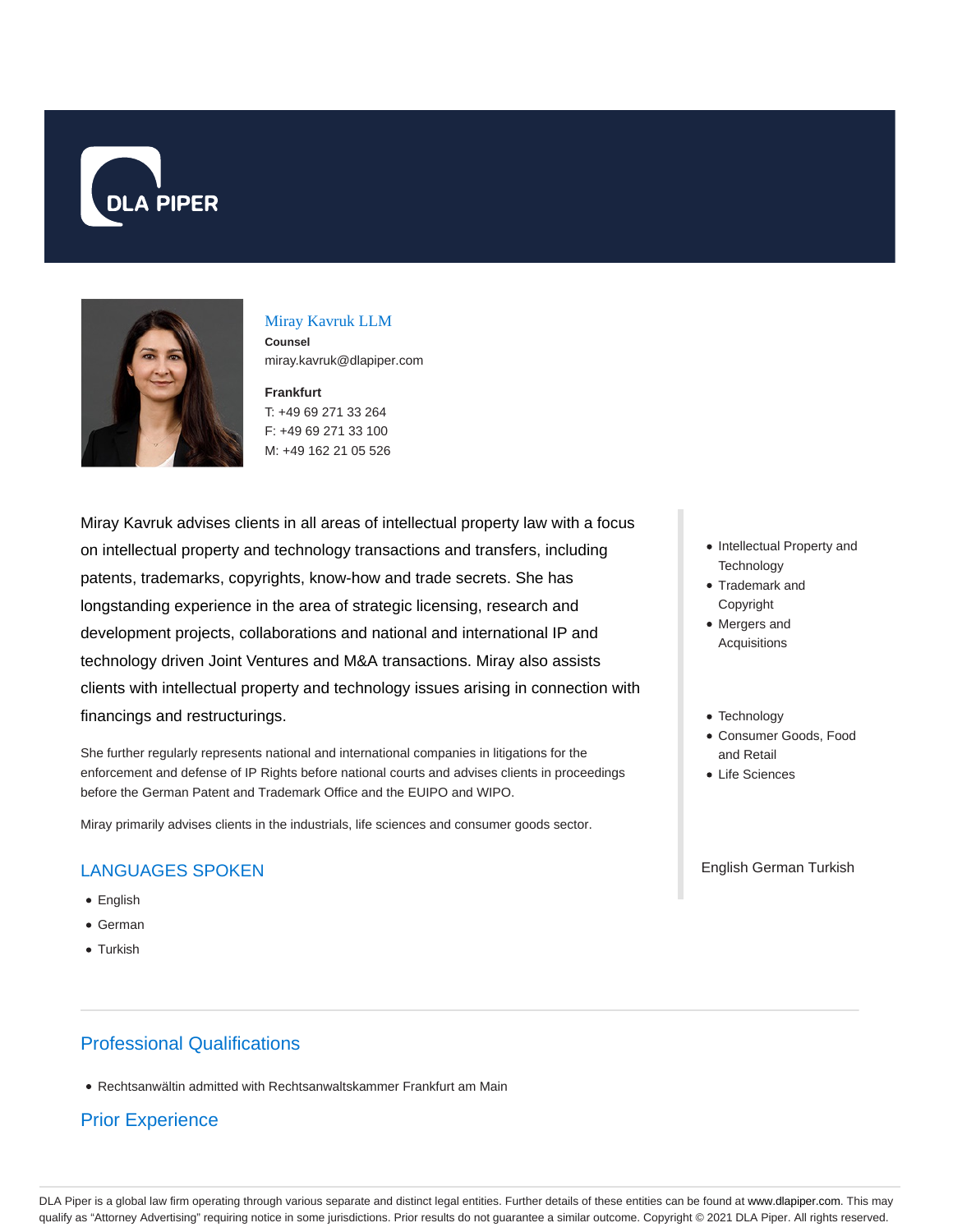Prior to joining DLA Piper Miray worked in the intellectual property practice group at another international law firm.

## **Recognitions**

Legal 500 Germany 2022: Recommended for intellectual property: trade marks

## **Education**

- Higher Regional Court of Cologne, Second State Examination, 2010
- University of New South Wales, Sydney, Master of Laws, 2008
- University of Cologne, First State Examination, 2006

## **NEWS**

**DLA Piper advises ResMed on acquisition of MEDIFOX DAN**

## 17 June 2022

DLA Piper has advised ResMed on the acquisition of privately held MEDIFOX DAN, a German leader in out-of-hospital software solutions for providers in major settings across the care continuum, from HgCapital, a leading private equity technology and services investor.

**DLA Piper advises Borosil Renewables on acquisition of Interfloat and Brandenburger Glasmanufaktur**

## 6 May 2022

DLA Piper has advised Indian solar glass manufacturer Borosil Renewables ("BRL") on its acquisition of Interfloat Group, Europe's largest solar glass producer.

**DLA Piper advises Storskogen on the acquisition of a majority stake in Dimabay**

## 30 March 2022

DLA Piper has advised Storskogen on the acquisition of a majority stake in Dimabay GmbH (Dimabay), a performance-based advertising agency based in Germany that is active in 15 European countries.

**DLA Piper advises HARMAN on the acquisition of Mixed Reality Pioneer Apostera**

#### 23 February 2022

DLA Piper has advised HARMAN International, the leading supplier of connected technologies for automotive, consumer and enterprise markets, on the acquisition of Apostera, a Germany-based automotive technology company. Apostera's employees will join HARMAN as part of the company's Automotive division.

**DLA Piper advises EQT Ventures on funding round in online platform Timeless**

#### 8 December 2021

DLA Piper has advised EQT Ventures on its investment in Berlin-based online platform Timeless, which enables the sale and trade of fractional luxury goods and memorabilia, on a EUR12 million funding round alongside Porsche Ventures, C3 EOS VC (FinLab EOS VC Fund), and La Roca Capital.

DLA Piper is a global law firm operating through various separate and distinct legal entities. Further details of these entities can be found at www.dlapiper.com. This may qualify as "Attorney Advertising" requiring notice in some jurisdictions. Prior results do not guarantee a similar outcome. Copyright @ 2021 DLA Piper. All rights reserved.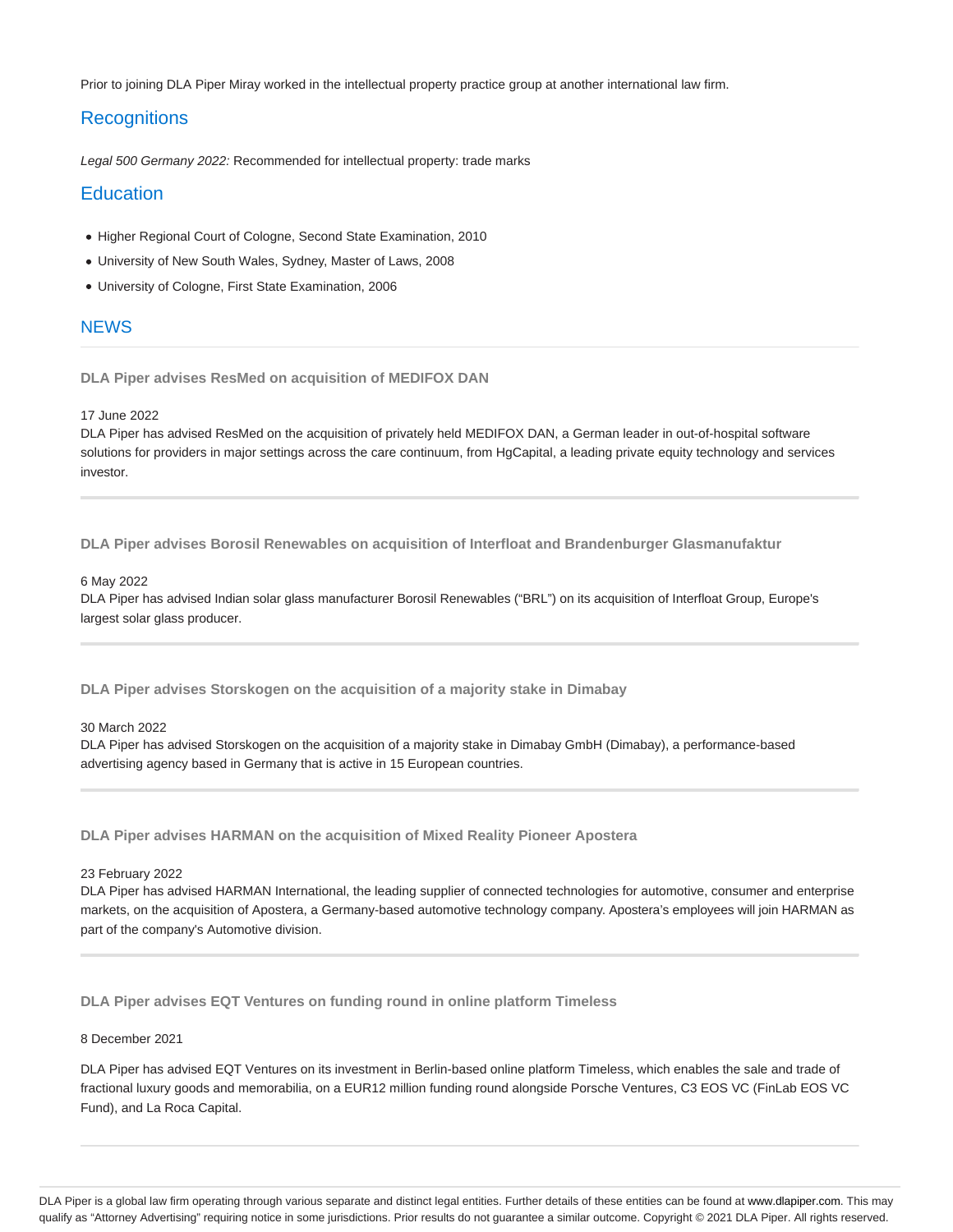**DLA Piper advises Trajan on acquisition of Axel Semrau**

## 8 December 2021

DLA Piper has advised Australian medical device and analytics provider Trajan Scientific and Medical (Trajan) on the acquisition of Axel Semrau GmbH & Co KG (Axel Semrau) based in Sprockhövel, Germany, expanding Trajan's capabilities in the automation, chromatography, and software business.

**DLA Piper advises Heidelberger Druckmaschinen on expansion of its subscription business in collaboration with Munich Re**

## 8 November 2021

DLA Piper has advised Heidelberger Druckmaschinen AG (Heidelberg) by entering into a strategic partnership with the Munich Re insurance group to further increase the volume of business with its digital usage-based subscription model.

**DLA Piper advises EQT Ventures on Series A financing round in tech start-up Linearity**

## 23 September 2021

DLA Piper has advised EQT Ventures on its investment in Berlin-based tech start-up Linearity on a EUR20 million Series A financing round. In addition to EQT Ventures, other investors include 468 Capital.

**DLA Piper advises Montana Aerospace on acquisition of ASCO Industries**

## 10 September 2021

DLA Piper has advised Montana Aerospace AG, a manufacturer of complex lightweight components and structures for the aerospace industry listed on the SIX Swiss Exchange, and its operating subsidiaries on the acquisition of ASCO Industries.

**DLA Piper advises Heidelberger Druckmaschinen on the sale of software subsidiary DOCUFY to Elvaston Capital Management**

## 31 August 2021

DLA Piper has advised Heidelberger Druckmaschinen AG (Heidelberg) on the sale of software provider DOCUFY GmbH, Bamberg, to Elvaston Capital Management, Berlin.

**DLA Piper advises Storskogen on first acquisition in Germany**

## 8 July 2021

DLA Piper has advised Storskogen Deutschland GmbH on the acquisition of a majority stake in Roleff GmbH & Co. KG, a company specialised in industrial maintenance services, mechanical steel processing and automation solutions, as part of a succession plan.

**DLA Piper advises Knorr-Bremse on the acquisition of EVAC Group**

## 3 June 2021

DLA Piper has advised Knorr-Bremse, the global market leader for braking systems and other rail and commercial vehicles systems, on

DLA Piper is a global law firm operating through various separate and distinct legal entities. Further details of these entities can be found at www.dlapiper.com. This may qualify as "Attorney Advertising" requiring notice in some jurisdictions. Prior results do not guarantee a similar outcome. Copyright @ 2021 DLA Piper. All rights reserved.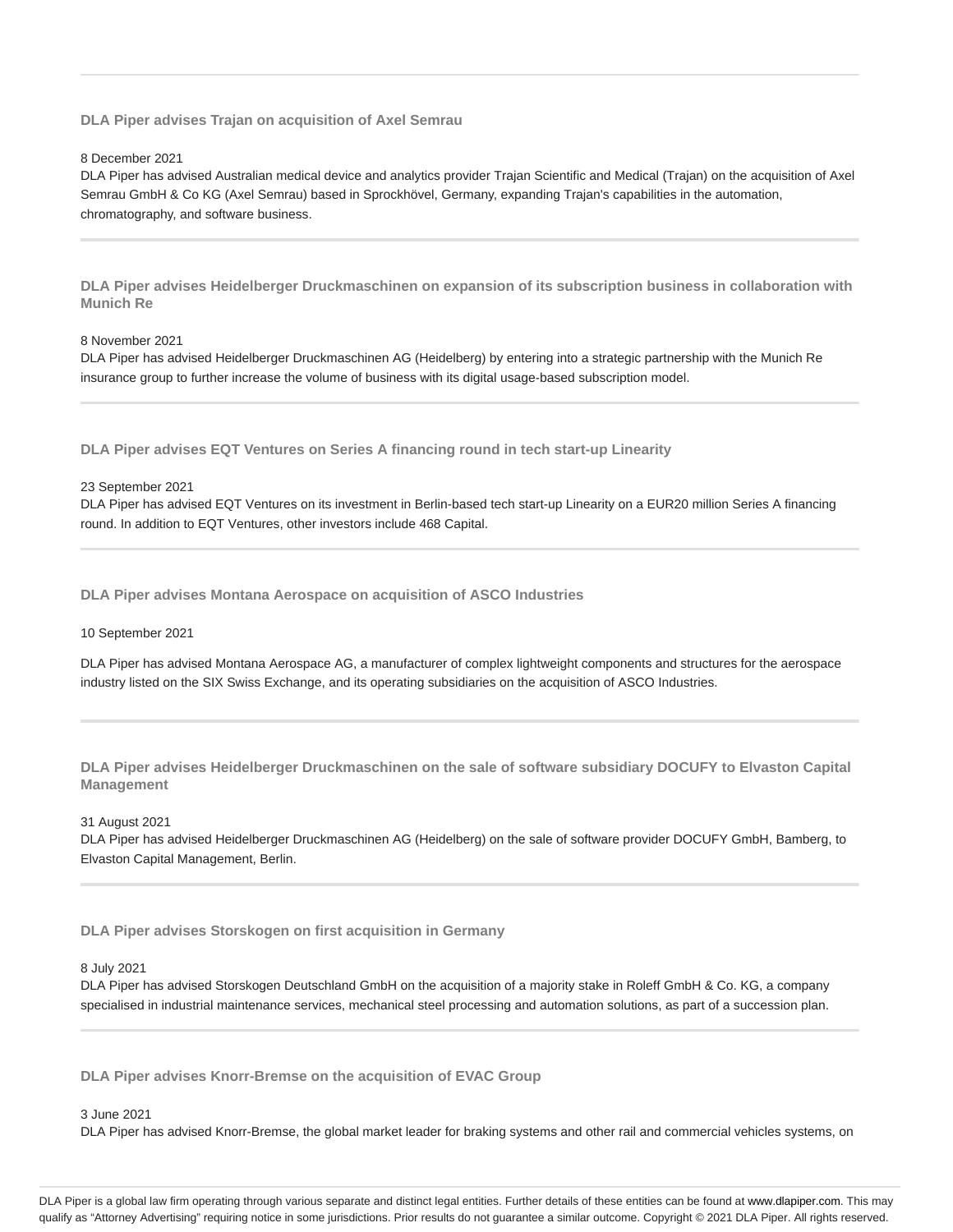**DLA Piper advises Cohu, Inc. on divestment of atg Luther & Maelzer to Mycronic**

12 May 2021

DLA Piper has advised Cohu, Inc., a global leader in back-end semiconductor equipment and services, on the divestment of atg Luther & Maelzer GmbH (atg) to Mycronic AB (Mycronic), a Swedish high-tech company engaged in the development, manufacture and marketing of production equipment.

**DLA Piper advises PAVO on the acquisition of Mühldorfer Pferdefutter**

#### 10 February 2021

DLA Piper has advised PAVO and its listed parent company ForFarmers N.V. on the acquisition of Mühldorfer Pferdefutter, the horse feed portfolio of German animal feed manufacturer Mühldorfer Nutrition AG.

**DLA Piper advises Elisa on the acquisition of camLine Group**

18 January 2021

DLA Piper has advised the Finnish telecommunications and digital services company Elisa on the acquisition of German-based industrial software provider camLine Group.

**DLA Piper advises BASF on a cooperation agreement with Eramet**

18 December 2020

DLA Piper has advised DAX company BASF on the signing of an agreement with Eramet to jointly assess the development of a stateof-the-art nickel and cobalt hydrometallurgical refining complex to supply the growing electric vehicle market.

**DLA Piper advises insightsoftware on the acquisition of IDL Group**

12 November 2020

DLA Piper has advised US-based insightsoftware, a portfolio company of TA Associates and Genstar Capital, on the acquisition of the German financial performance management software provider IDL Group from LEA Partners.

**DLA Piper advises BearingPoint on sale of RegTech Unit to Nordic Capital**

11 November 2020

DLA Piper has advised BearingPoint on the sale of its independent Regulatory Technology (RegTech) unit to leading private equity investor Nordic Capital as part of a share deal. The closing of the transaction with Nordic Capital is subject to customary regulatory approvals. The financial terms of the transaction were not disclosed.

**DLA Piper advises Active Ownership Group on PIPE investment in Formycon AG**

13 October 2020

DLA Piper is a global law firm operating through various separate and distinct legal entities. Further details of these entities can be found at www.dlapiper.com. This may qualify as "Attorney Advertising" requiring notice in some jurisdictions. Prior results do not guarantee a similar outcome. Copyright @ 2021 DLA Piper. All rights reserved.